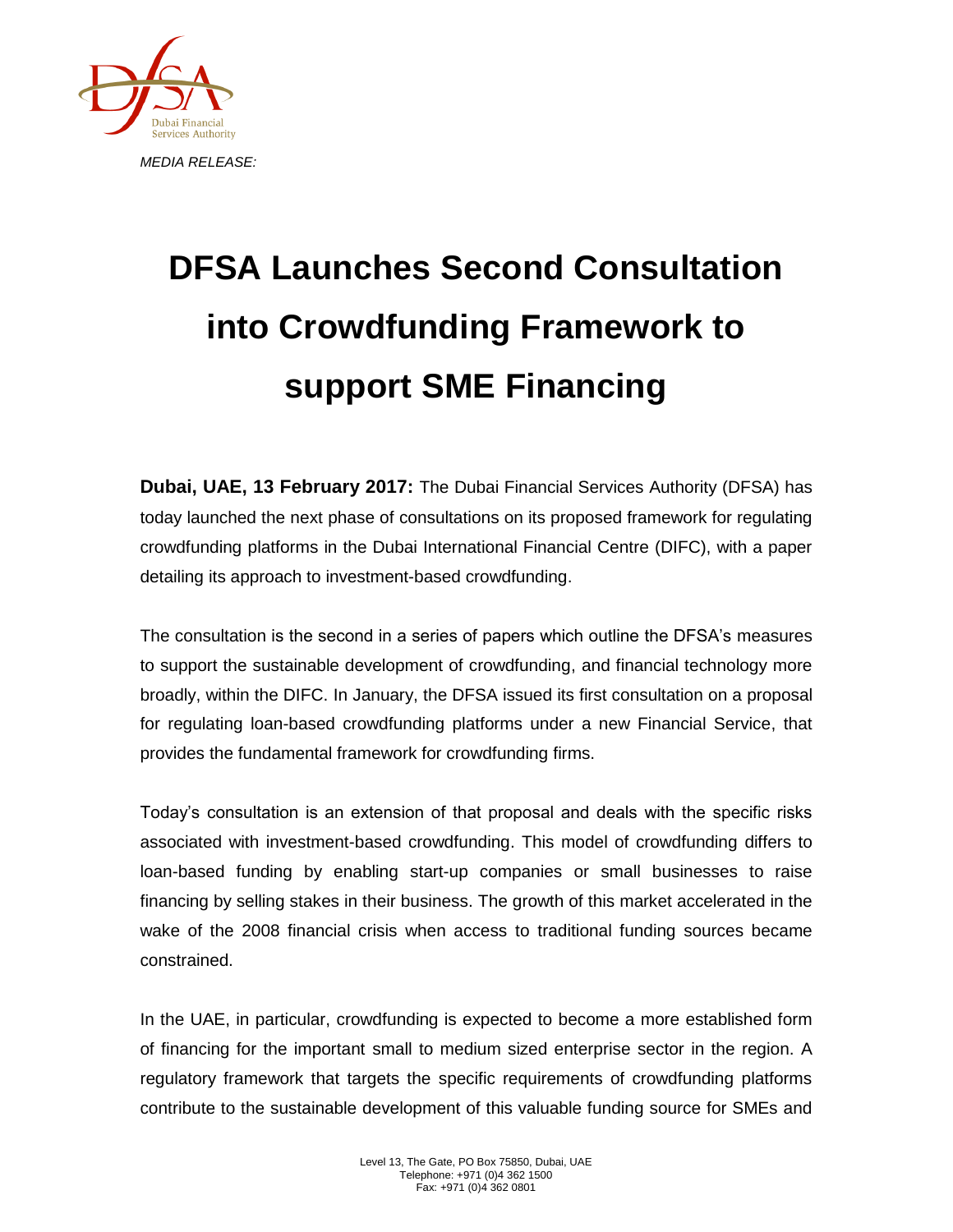

the UAE economy.

Ian Johnston, Chief Executive at the DFSA said: "This is our second consultation on our proposed framework for regulating crowdfunding platforms and reflects the increasing importance of this funding source to the UAE's SME sector. Our approach remains consistent for loan-based and investment-based crowdfunding platforms in its aim to define a clear structure for the sustainable development of this industry."

Key proposals in today's consultation paper include:

- A tailored regime specifically designed for those operating such a platform;
- Appropriate systems and controls placed on the platform's operations;
- Operational transparency and adequate disclosure made to all participants Issuers and investors – on the platform;
- Suitable checks on the platform's participants Issuers and investors;
- Appropriate safeguarding and segregation of Client Assets;
- The development of business cessation plans; and
- Allowing the transfer of securities between investors.

The DFSA's proposals for regulating crowdfunding platforms form part of its approach to creating an infrastructure that fosters innovation in financial services. It aligns with the UAE's National Innovation Strategy, promoted by His Highness Sheikh Mohammed bin Rashid Al Maktoum, Vice President and Prime Minister of the UAE, and Ruler of Dubai, to create an innovation-friendly ecosystem.

The DFSA's consultations on crowdfunding follow the launch of the DIFC's FinTech Hive Accelerator programme earlier in the year. The programme provides a platform for financial services and technology firms to build solutions for the financial sector.

The consultation paper can be accessed by the following link: [http://dfsa.ae/MediaRelease/News/Notice-of-Consultation-Paper-Release-\(2\)](http://dfsa.ae/MediaRelease/News/Notice-of-Consultation-Paper-Release-(2))

**- Ends -**